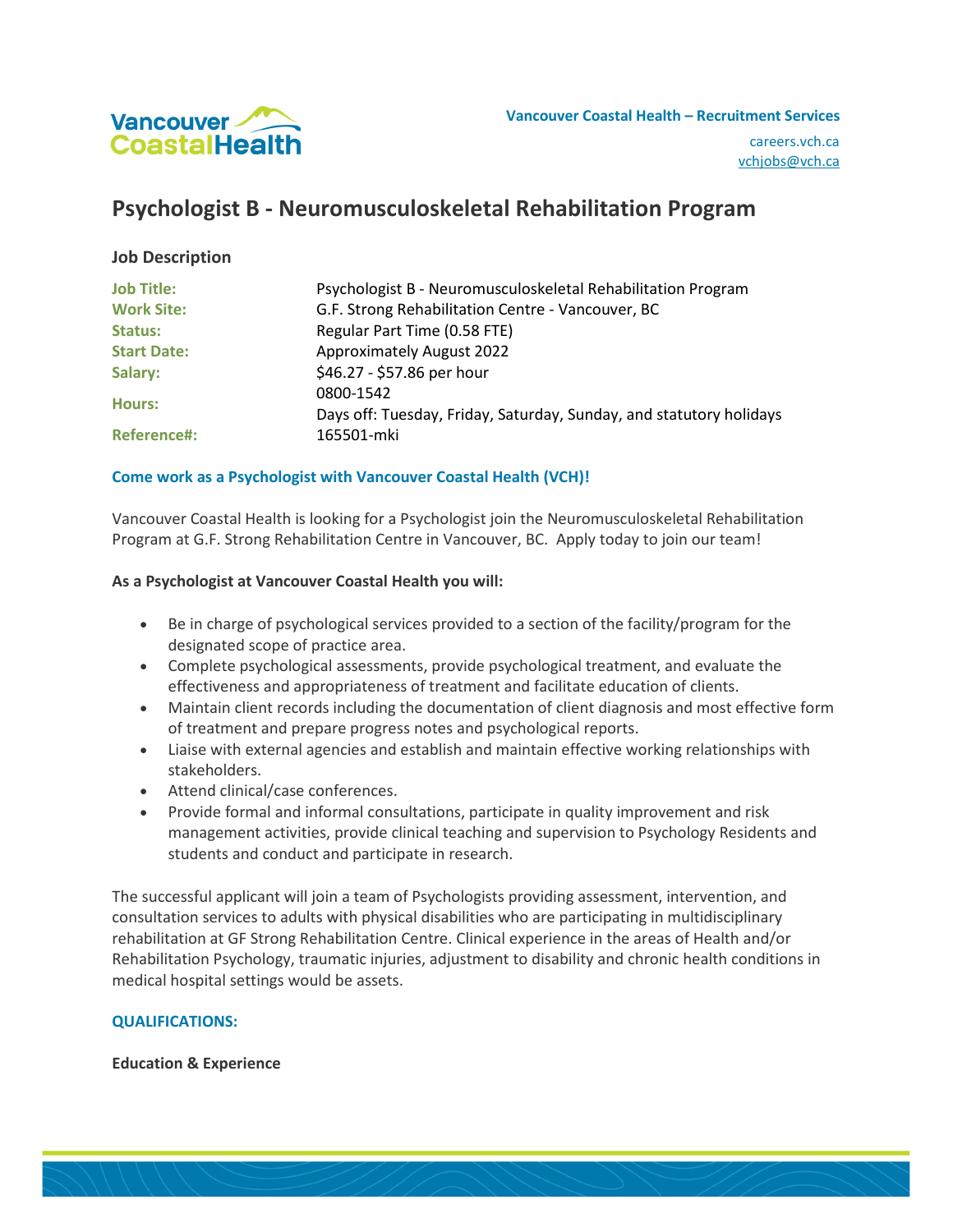

#### **Vancouver Coastal Health – Recruitment Services**

careers.vch.ca [vchjobs@vch.ca](mailto:vchjobs@vch.ca)

- Ph.D. in Clinical Psychology from a recognized university.
- Two (2) years recent related experience in therapeutic, diagnostic and consultation services in the designated scope of practice areas of mental health & addiction services such as experience working with individuals with mental health issues, substance misuse, anxiety and mood disorders and post traumatic stress disorder.
- Current registration with the College of Psychologists of British Columbia or registration with the College within one year of employment.
- Valid Class 5 B.C. Driver's license and possession of a personal vehicle with business insurance coverage when required.

## **Knowledge & Abilities**

- Knowledge of the principles of recovery in mental illness.
- Knowledge of psychological assessment, including semi-structured diagnostic assessment.
- Knowledge of therapeutic, diagnostic and consultation techniques.
- Knowledge of treatment, assessment and management of anxiety disorders, post traumatic stress disorder and psychological trauma.
- Knowledge of Psychosocial Rehabilitation methodology.
- Knowledge of psychopharmacology (indications and side-effects) and substance abuse and addictions issues and treatment
- Knowledge of adult education principles, methods and tools.
- Knowledge of other health care disciplines and their role in client care.
- Knowledge of evidence-based psychological practice.
- Demonstrated ability to function as a team member, leader and facilitator.
- Ability to communicate effectively, both verbally and in writing with clients, families, team members, other groups and community agency personnel.
- Demonstrated ability to work independently and in collaboration with others.
- Demonstrated ability to provide effective consultation.
- Demonstrated ability to teach and supervise.
- Demonstrated ability to adjust to new or unexpected events, problem solve and to deal effectively with conflict situations.
- Demonstrated ability to establish workload priorities in collaboration with others.
- Physical ability to perform the duties of the position.
- Basic computer literacy to operate a computerized client care information system and word processing, spreadsheet, Internet and e-mail software

The hours of work including days off and work area may be subject to change consistent with operational requirements and the provision of the Collective Agreement and applicable statutes.

As per the current Public Health Orders (Long Term Care/Seniors Assisted Living Provincial Health Officer Order and the Health Sector Order), as of October 26, 2021, all employees working for Vancouver Coastal Health must be fully vaccinated for COVID-19. Proof of vaccination status will be required.